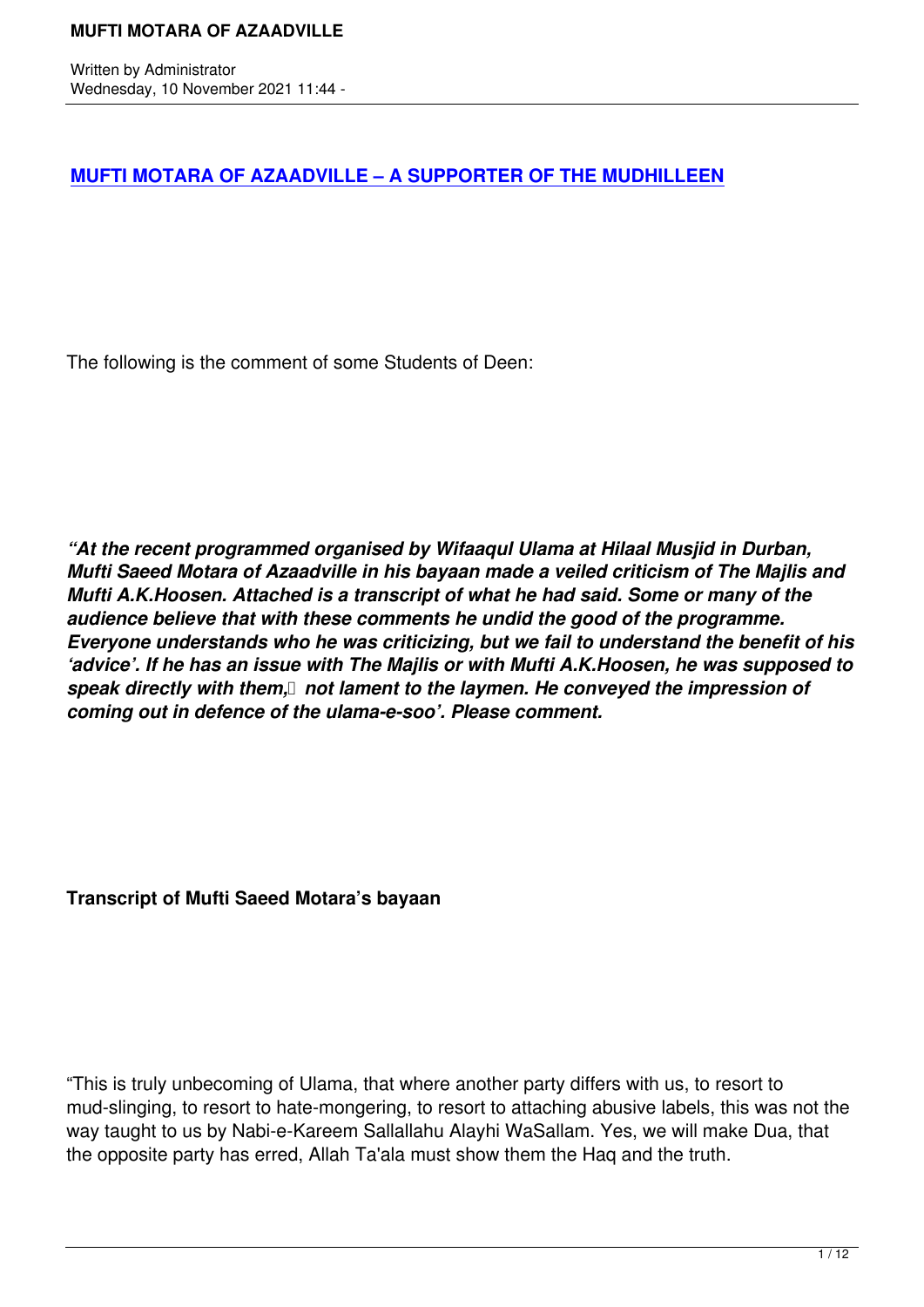Written by Administrator Wednesday, 10 November 2021 11:44 -

If we have erred, Allah Ta'ala must show us the truth and the Haq. Every human being can make mistakes. So, the way shown to us by our Akaabir, that if we have to confront someone with a different opinion, we should do it with respect, with decorum, with dignity, with honour, to show the true way of Islam and the true Sunnah of Nabi-e-Kareem Sallallahu Alayhi WaSallam.

Unfortunately, the fear today is, that we resort to extremism, that perhaps we resort to extremism, we resort to attaching abusive labels, we resort to mud-slinging, that is totally unbecoming. One example in particular, many Ulama may have seen this, definitely it is not from The Wifaq, but whichever organisation it may be, it was doing the rounds on social media, that a soccer club by the Shaytaani soccer team has been formed, and prominent Ulama's names feature in this soccer club.

This type of mud-slinging, this was not the way of our Akaabir, our pious predecessors. We need to use tact and wisdom, bring them closer, if you feel that they may have erred. Not to cause further friction. Not to cause them to distance themselves away from us."

*(End of Motara's comments)*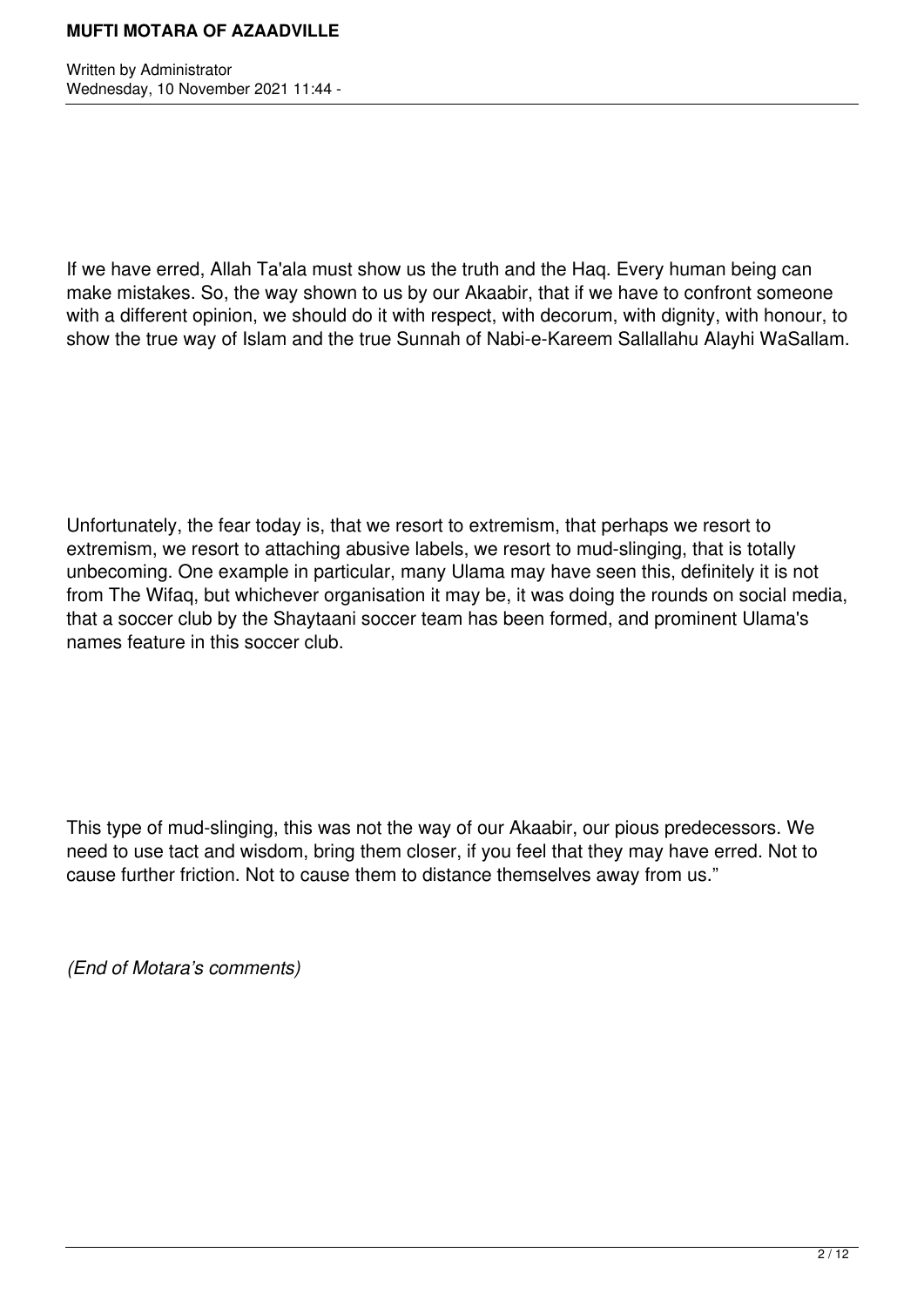Written by Administrator Wednesday, 10 November 2021 11:44 -

## **OUR COMMENT**

The Mufti Saheb perhaps believes that as long as a faasiq, faajir or even a murtad was perhaps a 'moulana', then he has to be honoured regardless of his public fisq, fujoor and kufr.

The Mufti Saheb has perhaps forgotten, intentionally or unintentionally, that the punishment in the world for a *murtad* is execution. He has conveniently adopted blindness and feigns that Ahaadith such as the following do not exist:

*"When faasiq is honoured, the Arsh of Allah shudders."* 

 *"He who honours a bid'ati, aids in the destruction of Islam."*

The Mufti Sahib appears to have more value for the *mufsideen*, *mudhilleen* molvis than the Deen. He finds a niche of support in his heart for such human shayaateen as the 'Devil's Soccer Team' and others of similar ilk regardless of the irreparable harm they are causing to Islam and the ignorant Muslim community already drowning in its own vice, fisq and fujoor.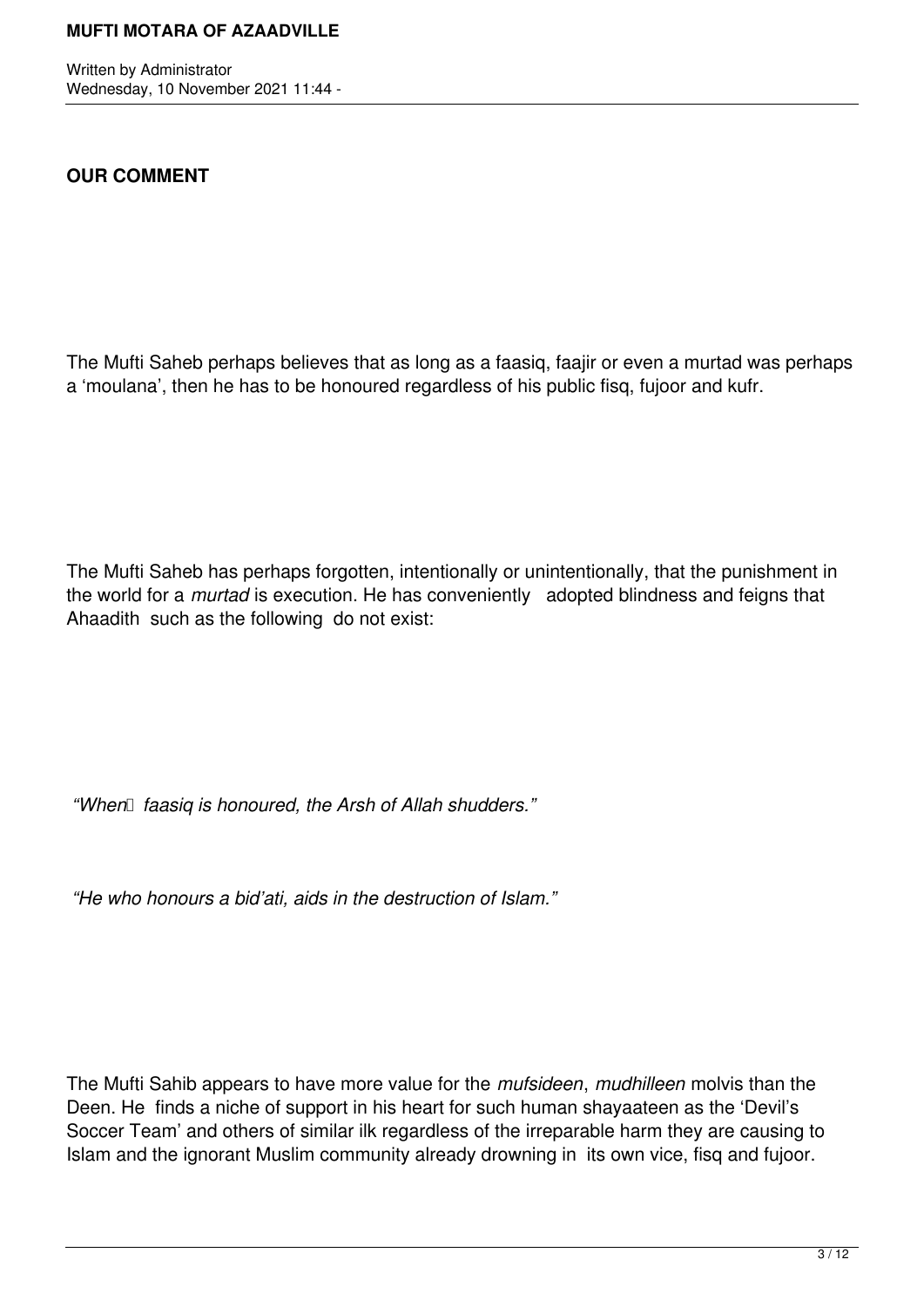Written by Administrator Wednesday, 10 November 2021 11:44 -

It is undoubtedly the nafs of the Mufti Sahib which has deceived him into the highly erroneous opinion of support he entertains for agents of Shaitaan. The Mufti Sahib has either intentionally failed to employ his *Aql* on this issue or his *Aql* has become overshadowed with his *nafsaani* instincts, hence the utter ludicrousness of his advice pertaining to the method of the Akaabir. If a method of a senior causes harm to the Deen or if it has outlived its utility or it no longer has applicability to the scenario we are currently facing, it must be incumbently set aside. It will be haraam to make taqleed of personal methods of the Akaabireen at the cost of detriment to the Deen. Most of today's molvis who come within the purview of the Hadith branding molvis as 'dumb devils', have abandoned

*Amr Bil Ma'roof Nahy Anil Munkar*

which is a Waajib obligation which attracts considerable flak from the people of baatil whom this Mufti Sahib is supporting and defending instead of defending the Shariah.

These errant molvis and muftis have the satanic penchant of citing the 'Akaabir' to defend their own indirect support for the people of *baatil*. They are the staunchest 'muqallideen' of the Akaabir when it comes to the issue of justifying their own weaknesses and their own abandonment of *Amr bil Ma'roof,* but on issues of real Taqleed, they are ambivalent, lax, and even inimical. Just what business does an Aalim of Haqq have with defending characters who blatantly and brazenly slander, misinterpret and mutilate the Ahkaam of the Shariah? What is the relationship of this Mufti Sahib with such molvis and sheikhs who flagrantly espouse causes of baatil, who suspend the Shariah, who close the Musaajid and who in general propagate fisq and fujoor and even kufr? There is something hidden in the heart of this Mufti Sahib! He need to make *muraaqabah* of his heart and understand that

*Maut*

is always stalking.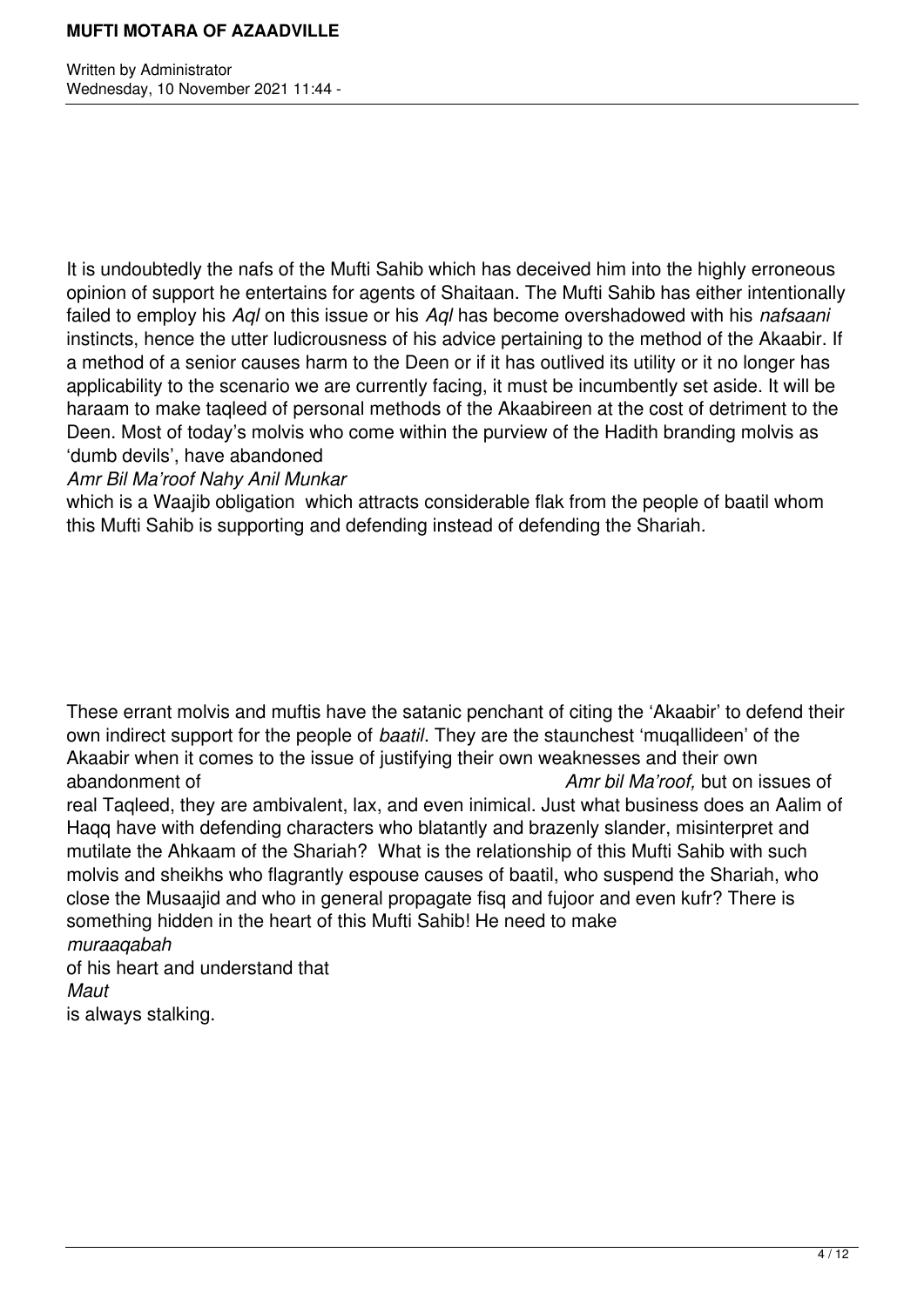Written by Administrator Wednesday, 10 November 2021 11:44 -

Never is it the job of a Mufti of the Haq to come out in brazen support of the *mudhilleen* whom Rasulullah (Sallallahu alayhi wasallam) feared more than even Dajjjaal. These mudhilleen whom the Ulama-e-Haqq condemn are all agents of Dajjaal. By supporting or defending them, this Mufti Sahib (i.e. Mufti Motara of Azaadville) is defending Dajjaal. This Mufti's satanic silence regarding the blatant and flagrant acts of fisq, fujoor, bid'ah and kufr of the shaitaani members of the Devil's Football Team, is in stark contrast to his haraam, stupid criticism of the Defenders of the Haqq about whom our Beloved Nabi (Sallallahu alayhi wasallam) said:

 *"There will for all time remain a Taaifah (a small group) in my Ummah who will be firm on the Haqq until the Day of Qiyaamah. Those who oppose them (such as Mufti Motara) and those who abandon them (such as those of similar ilk) will not be able to harm them."*

Regardless of a myriad of such 'dumb devil' muftis, molvis and sheikhs, the *Saut (Voice)* of Haqq will always, until the Day of Qiyaamah, reverberate from the hilltops of the world to proclaim that Haqq whose defence Allah Azza Wa Jal has placed squarely on the shoulders of the Ulama-e-Haqq whom Mufti Motara and his ilk despise and for whom he harbours a deep-seated enmity merely because they resolutely proclaim the Haqq without fear or favour. About them, the Qur'aan Majeed proclaims:

*"They do not fear the insults of the insulters."*

It appears that this Mufti Sahib is a subtle supporter of the kufr interfaith movement which characters such as Reverend Abraham Bham espouses and promotes to the hilt. It appears that this Mufti Sahib has tolerance for the devil who worships under twelve crosses in a church then has the temerity of claiming to be a Muslim. With stupid questions to deflect from the explicit kufr perpetrated by the Reverend Abraham Bham, the Mufti of Azaadville engages in mental shenanigans. While this mufti has no inclination to defend the Hagq, he is quick in coming to the defence of those who mislead and deceive Muslims into the snare of kufr by condoning and defending the satanic perpetrators. Just imagine a Mufti seeking stupidly to not only minimize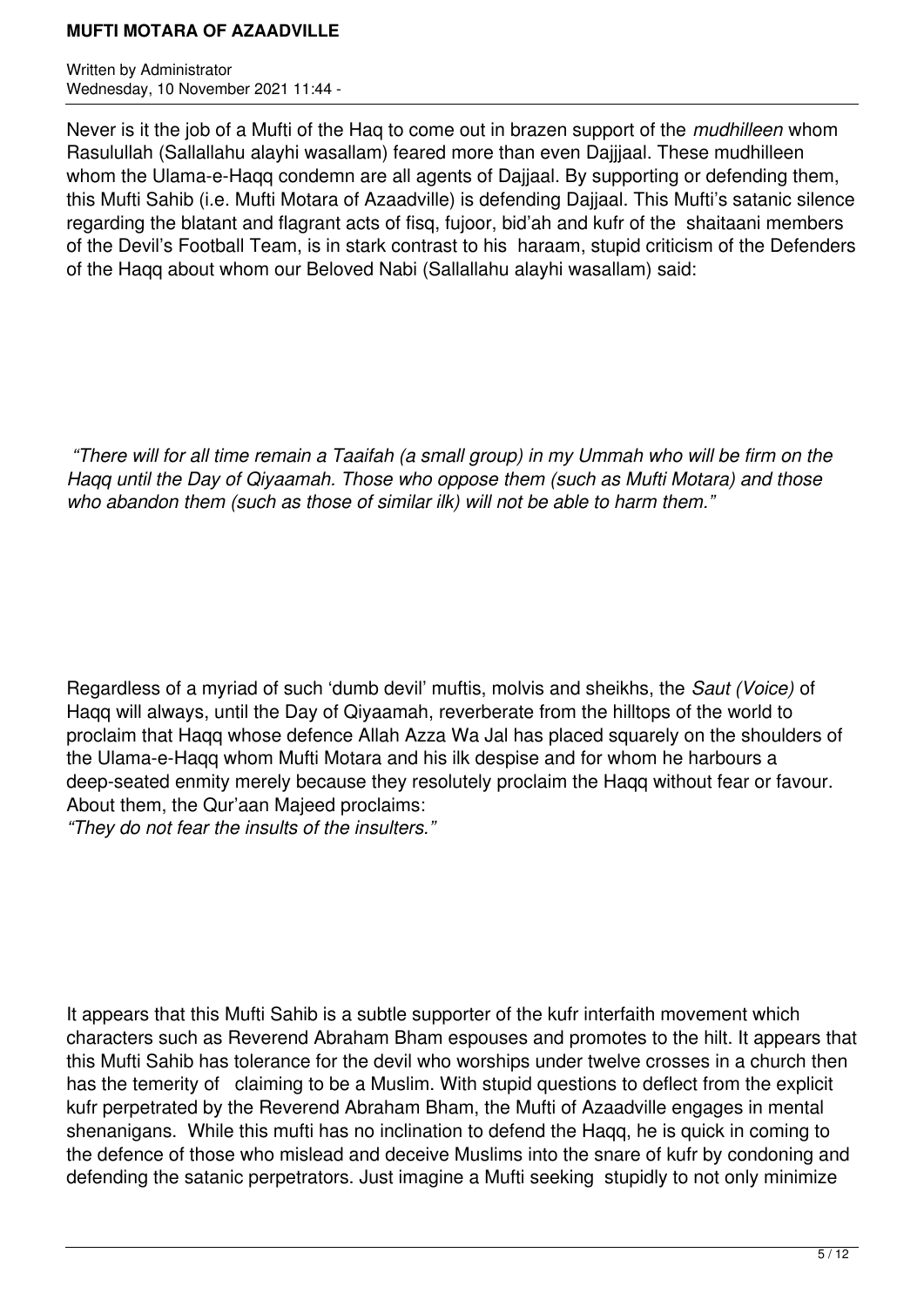Written by Administrator Wednesday, 10 November 2021 11:44 -

the evil of Muslims or professed Muslims attending a Hindu temple, standing in reverence in front of the Hindu priest who mutters some shirki rituals, but scraping the bottom of the barrel to exonerate them from their act of kufr and shirk. Has this mufti become a Pandit as the other fellow had become a Reverend?

The very first Wrung of our Akaabir are the Sahaabah. The Mufti Sahib needs to engage in better research of the lives of the Sahaabah to understand and know their attitudes towards kufr, bid'ah and zanaadaqah. For the edification of the Mufti Sahib, he should know that the Sahaabah had a better and more effective way of dealing with the Football type of mudilleen molvis. They would answer with the Sword. We in this *zamaanah* lack this ability, hence we resort to the Tongue to defend the Deen of Allah Azza Wa Jal.

*Amr Bil Ma'roof Nahyi Anil Munkar* has been *totally* abrogated by these reverend and pandit molvis and muftis. This Mufti (i.e. the Pandit Motara) has reduced their Wifaaqul Ulama assembly at Hilaal Musjid in Durban to a charade and a farce with his uncalled for silly comments made in defence of the *mudhille*

*en*

whom he and perhaps other molvis of Wifaaq are now wooing. It appears that the Wifaaq Ulama are in a quandary regarding their stance. They appear not to know whether they are moving forward, reversing or halting, hence Pandit Motara deemed it imperative to proffer conciliatory gestures to the

*mudhil*

molvis such as Reverend Bham and his clique of *mudhilleen*

. Was this the objective for Wifaaq having convened its merrymaking assembly. It appears to us that their assembly at the Hilaal Musjid was merely a publicity stunt to gain acclaim and support. It also appears that Wifaaq will fall by the wayside because of its inertia and abstention from Amr Bil Ma'roof and now its veiled support for those human

*shayaateen*

whose mission it is to destroy the Deen.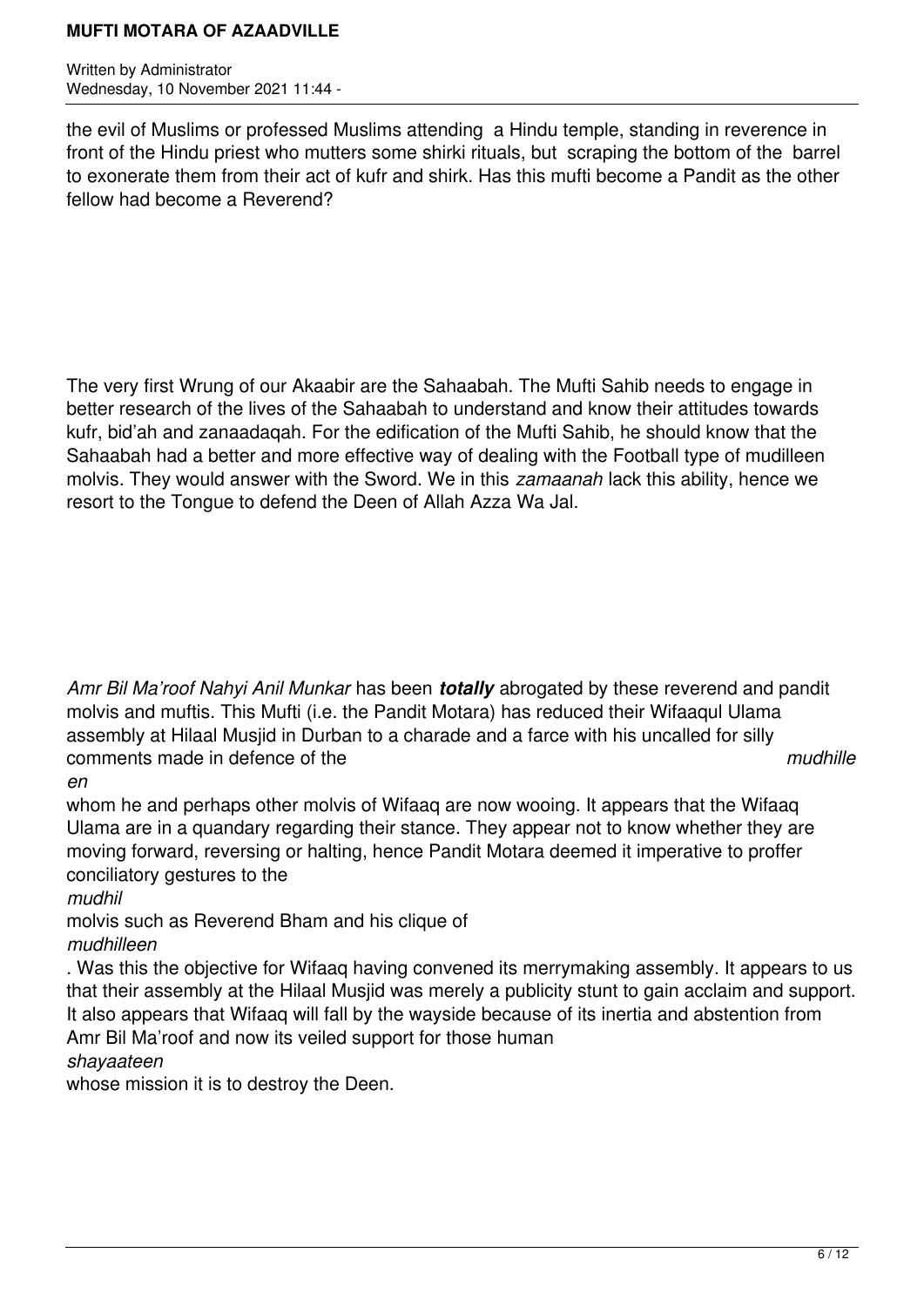Written by Administrator Wednesday, 10 November 2021 11:44 -

The silly talk of Pandit Motara was NEVER sincere naseehat for anyone. It was a shaitaani and a nafsaani exercise of flattery to make him dear to the Reverend Bham clique of mudhilleen. Let this Pandit Motara answer:

For whom was your stupid advice intended? You decried labelling and what you hallucinate to be 'extremism'. You demonstrated the imbecility of your *Aql* by addressing your silly comments to a non-existing audience. Everyone knows that you were taking a dig at

*The Majlis*

and perhaps Mufti A.K.Hoosen with your unfounded, childish and stupid 'naseehat'. But was the venue conducive for such 'advice'? Will

*The Majlis'*

accept your load of trash disgorged in Musjid Hilaal? You were fully aware that *The Majlis*

was not present at your merrymaking assembly.

The audience present is not involved in the 'labelling and criticizing' which you stupidly decried. You should have informed the audience about the haraam carrion they devour and about the deluge of immorality they are drowning in. But you stand there engaging in *gheebat* under a deeni façade – indulging in pure

*gheebat*

about those who were not present. You were more than 100% certain whom you were targeting with your stupidity, and so does the audience. It is an issue which does not concern them. Our labelling you and your ilk of mudhilleen is based on solid Shar'i grounds.

Whilst you have the temerity and the expertise to find scope for the permissibility of kufr – permissibility of attending a Hindu temple and a Christian church for worship and for honouring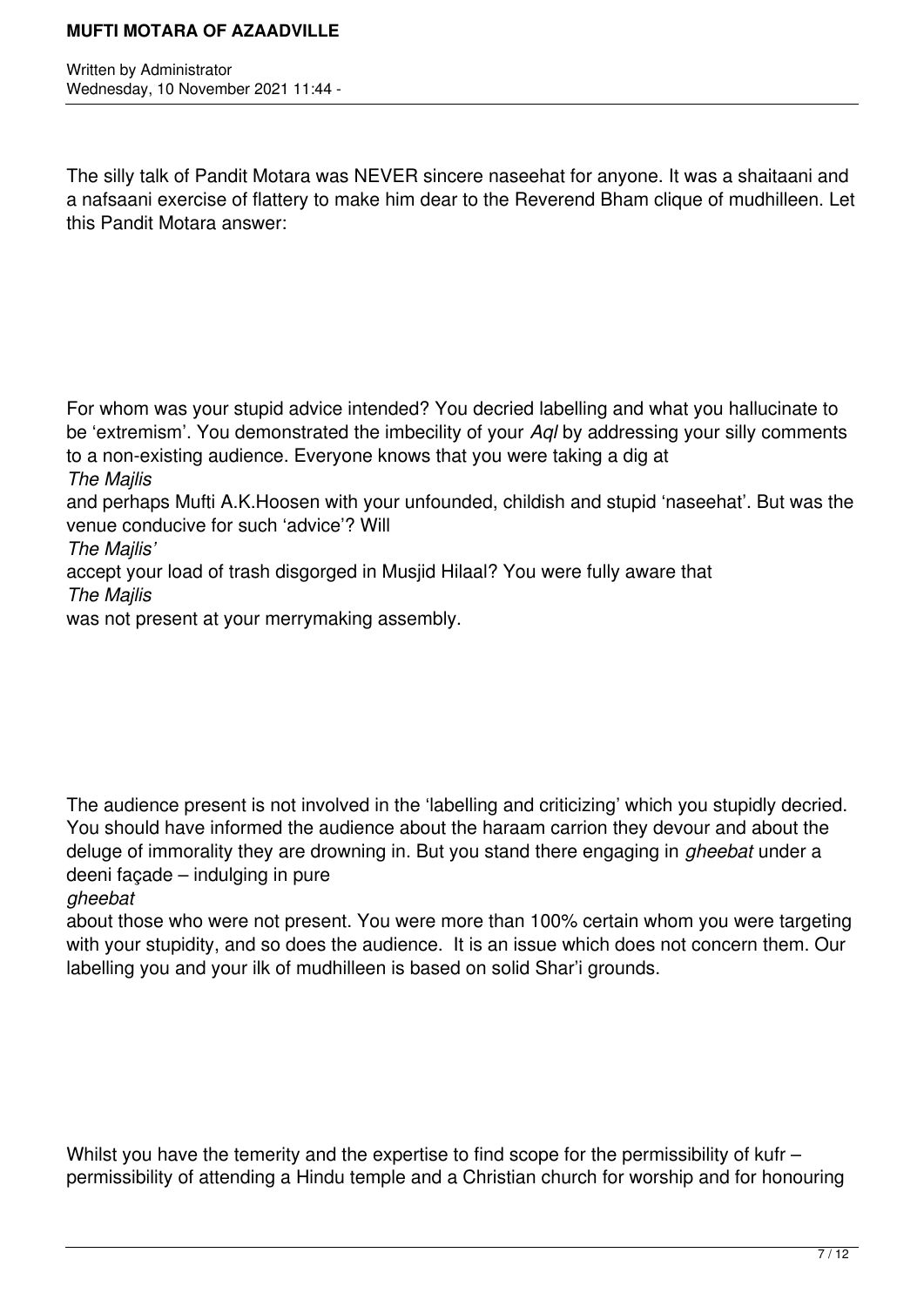Written by Administrator Wednesday, 10 November 2021 11:44 -

the priests of kufr and shirk, in your heart you could not find a niche to defend those Ulama-e-Haqq whose *labelling* is for the Sake of the Deen, for the Sake of Allah Azza wa Jal.

While mufti Motara (now Pandit) finds space and inclination in his heart to mitigate the explicit kufr of those attending kuffaar temples, he cannot find any argument to defend those who stand up for the Deen. He finds no mitigating circumstances for our *labelling* which is to defend and safeguard Islam. He looks at our *labelling* 

while casting a satanically blind eye at the kufr and shirk which are being committed and for which they are being

*labelled*

. Why does our

*labelling* 

exercises irk this Pandit mufti so much while he fails to display even the slightest concern when professed Muslims attend Hindu and Christian temples? There is something drastically amiss in either his heart or in his

*Aql*

.

This wayward mufti of Azaadville said in his silly talk:

 *"One example in particular, many Ulama may have seen this, definitely it is not from The Wifaq, but whichever organisation it may be, it was doing the rounds on social media, that a soccer club by the Shaytaani soccer team has been formed, and prominent Ulama's names feature in this soccer club. This type of mud-slinging, this was not the way of our Akaabir, our pious predecessors."*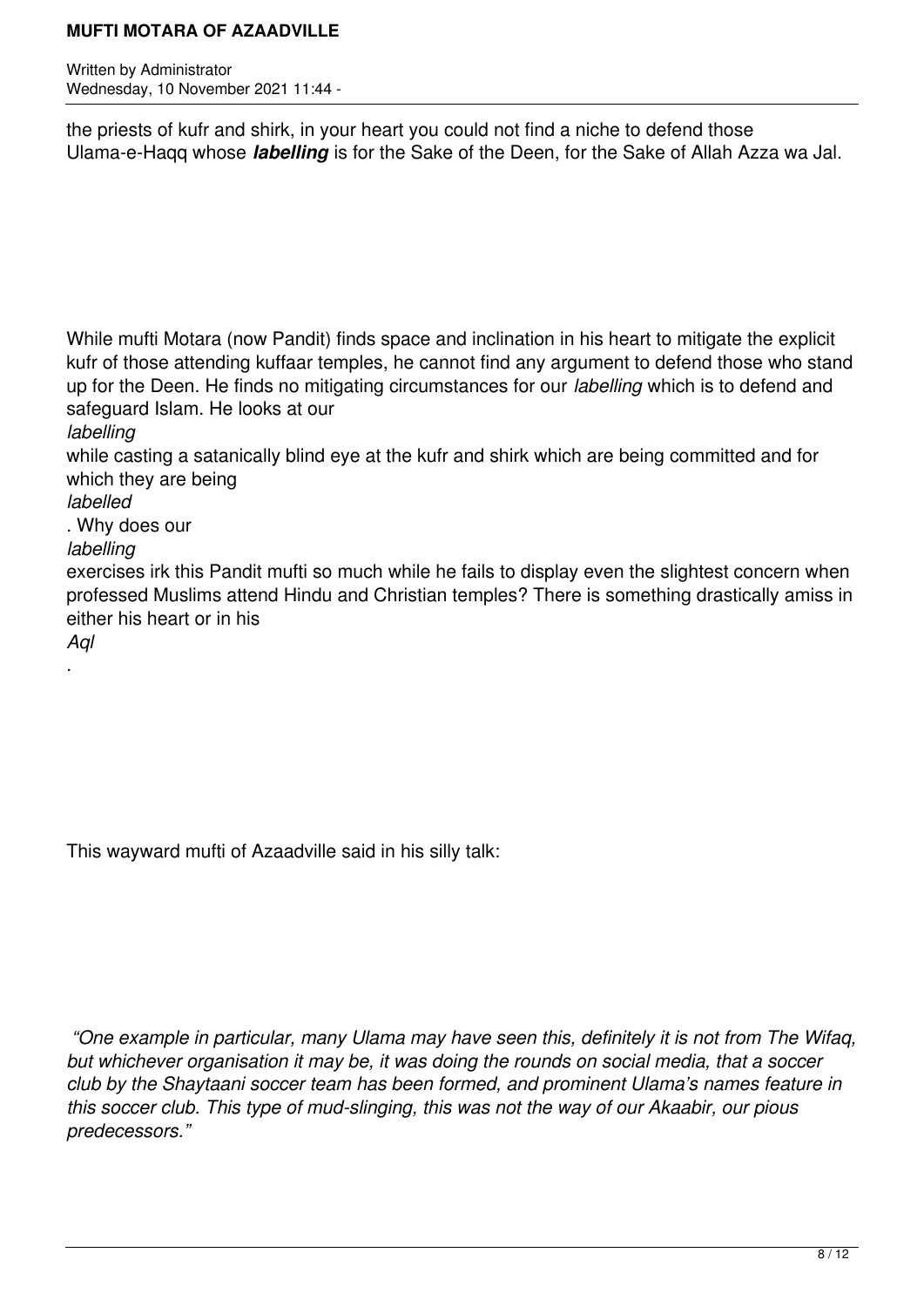Written by Administrator Wednesday, 10 November 2021 11:44 -

The 'prominent ulama' are ALL mudhilleen in our opinion even if they are 'prominent buzrugs' in the opinion of the Pandit mufti. The issue here is: What benefit did this mufti discern in his acquittal? Who benefitted from this piece of stupidity? Those who are responsible for criticizing the 'soccer team' of mudhilleen do not accept this nonsensical advice nor were they present in the audience, and nor is that audience capable of transforming the thinking and methodology of those who the Pandit accused of 'mud-slinging'. A person with functional brains should not indulge in cognitive dissonance which makes a mockery of his intelligence.

If this mufti was sincere in proffering naseehat to those whom he believe were wrongly *labelling*  others, then he had the obligation of directing his naseehat to the source. Why does he lack the courage for telling *The Majlis* that it errs in its labelling? If he responds that *The Majlis* will not accept his naseehat, then we ask: *Did you ever speak to The Majlis in this regard?*  Furthermore, *The Majlis*  is under no obligation to accept anyone's advice which we believe is incorrect and in conflict with the Shariah regardless of the *Ikhlaas* of the person. It is important for this mufti to reflect and ask himself: *What was the benefit of his veiled cowardly advice?* Just who benefited from his side cracks?

What really motivates a Mufti to deem it appropriate to mitigate fisq, fujoor, bid'ah and kufr and feel disinclined towards those who criticize and condemns these evils? *The Majlis* as well as other Ulama-e-Haqq criticize, temple and church-going, interfaith kufr assemblies, closing the Musaajid, suspending Jumuah Salaat, banning Muslims from performing Jamaat Salaat in the Musaajid, intermingling of sexes, women coming to the Musaajid, picture-making, carrion, and a host of other haraam and kufr activities. Why does this mufti of Azaadville entertain an aversion for these Ulama while he indirectly condones the perpetrators of all these acts of fisq, fujoor and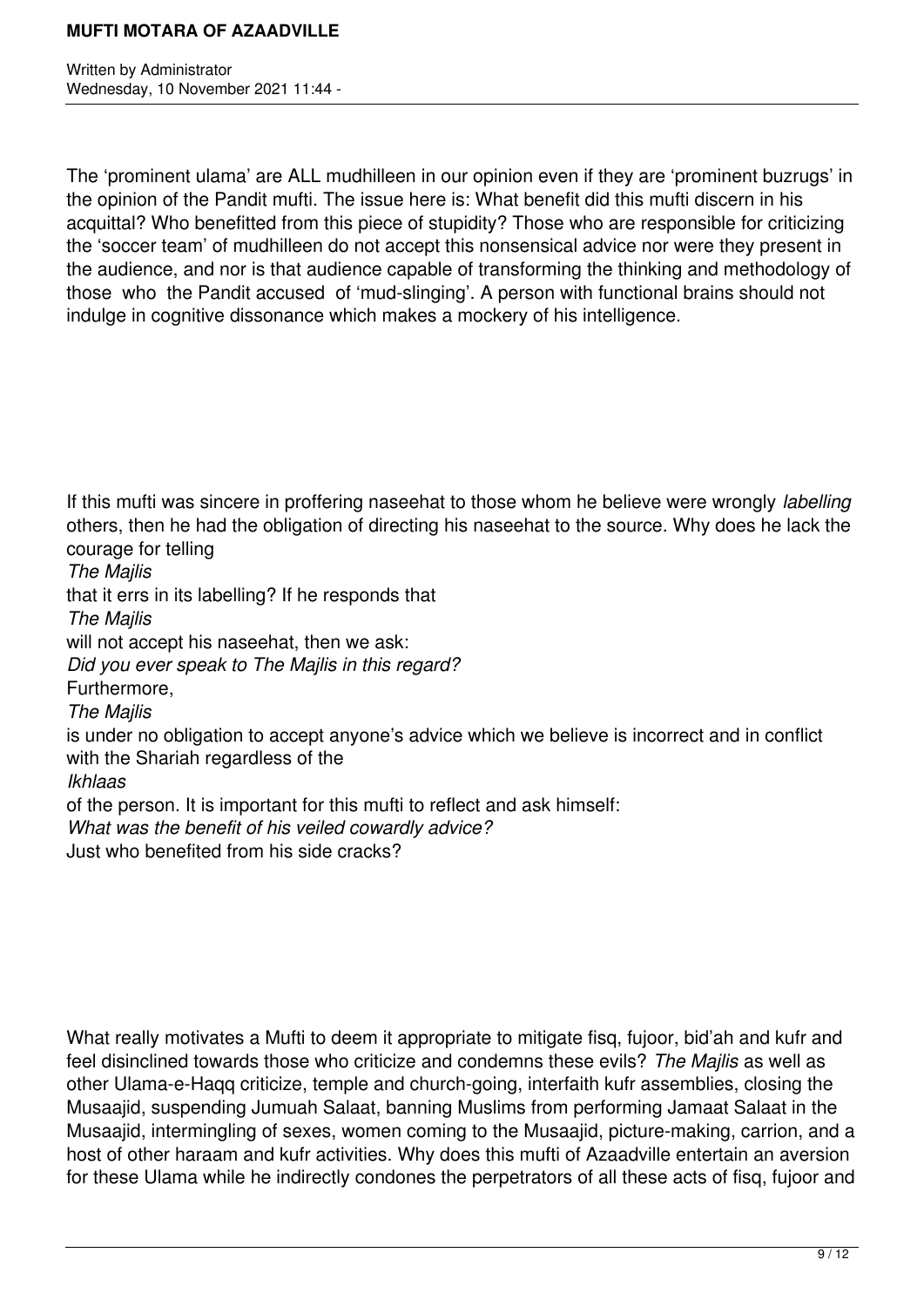Written by Administrator Wednesday, 10 November 2021 11:44 -

kufr? Is it an aversion for Imaan?

Going into a Hindu temple and exposing oneself to shirk is not an error as the mufti suggests in mitigation of the perpetrators. It is an explicit act of shirk. No amount of texts cited from the Kutub support such haraam mitigation. These muftis are too ignorant to understand the texts correctly. They simply are too dim in their brains to understand the applicability of the texts.

Saving a man from the fatwa of kufr refers to the individual who has ignorantly uttered or done kufr. As far as the individual is concerned, his act is confined to himself. He is ignorant, hence we find some excuse to exonerate him from kufr. On the other hand, is the molvi who has become an Agent of Iblees. His misdeed is not done in privacy. It is not restricted to himself. He publically executes an act of kufr, propagates its 'veracity' and invites Muslims to join him in his kufr villainy. He is the Mudhil whom Rasulullah (Sallallahu alayhi wasallam) feared more than Dajjaal. It is haraam to extravasate mitigation for the mudhilleen and zanaadaah. That this mufti believes that it is necessary to defend the mudhilleen against the Ulama-e-Haqq, speaks volumes for what he conceals in his heart. The issue is: What truck does he have with those who practice and propagate what is haraam, fisq, fujoor and kufr? Don't seek to hide behind the skirts of the Akaabir. There is not the slightest resemblance between the lifestyle of this Pandit mufti and our Akaabir.

*"The way shown to us by our Akaabir"* is not to defend the mudhilleen; is not to find excuses for flagrant acts of haraam and kufr; is not to side with the mudhilleen against the Ulama-e-Haqq. Again we clarify that if it was the age of the Salafus Saaliheen, these mudhilleen would have been put to the Sword, not to the Tongue.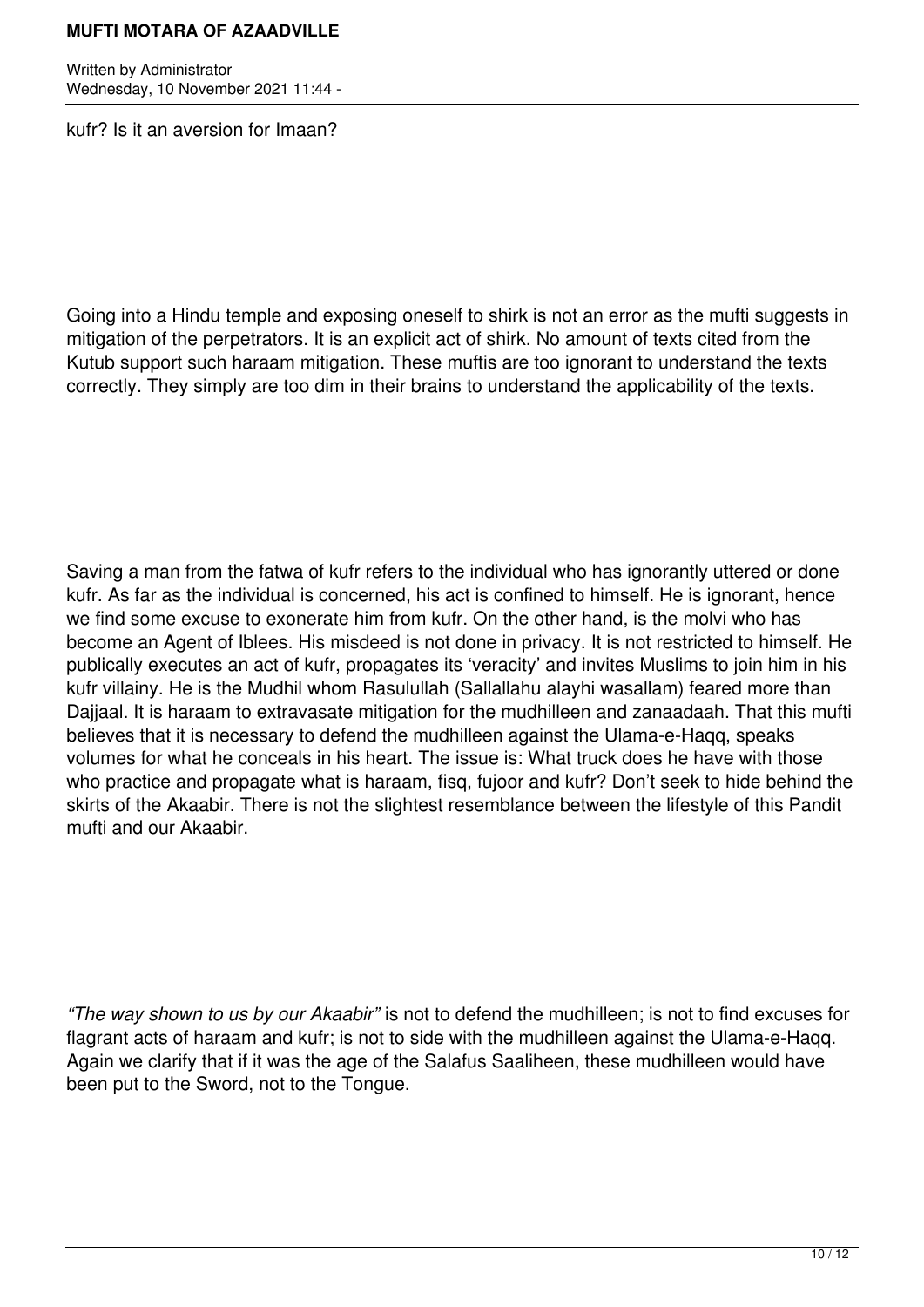Written by Administrator Wednesday, 10 November 2021 11:44 -

It will be salubrious for the brains of Pandit Motara to ruminate on the following episodes which may convince him of his error, and edify him to understand the gravity of the zanaadaqah, and the haste with which the Akaabir acted regarding the Sword.

## **The Sentence of Qatl (execution) of a Zindeeq in the Court of Haroon Rashid**

It is recorded that once a Zindeeq was brought to the court of the Khalifah Haroon Rashid. *(A Zindeeq is a person who whilst claiming to be a Muslim, he/she openly subscribes to a tenet in conflict with the established Teachings of Islam).* 

Haroon Rashid called for Imam Abu Yusuf (Rahmatullahi alaih). When Imam Abu Yusuf (Rahmatullahi alaih) entered the court of the Khalifah, Haroon Rashid told him, "Speak to this Zindeeq!" *(In other words, discuss with him so that he realizes his error and makes Taubah-Translator.)*

Imam Abu Yusuf (Rahmatullahi alaih) replied, "O Ameerul-Mu'mineen! Call the executioner. Order that the leather mat be spread. Then invite him to Islaam. If he accepts Islaam, then well and good, otherwise behead him. There is no use in debating with him because he already accepted (Imaan) but turned away from it."

Once the Khalifah Haroun Rashid slipped incognito in the Hadith dars of the Muhaddith Yahyah Bin Ma-een. The Muhaddith recited the Hadith: *"Rasulullah (Sallallahu alayhi wasallam) loved*